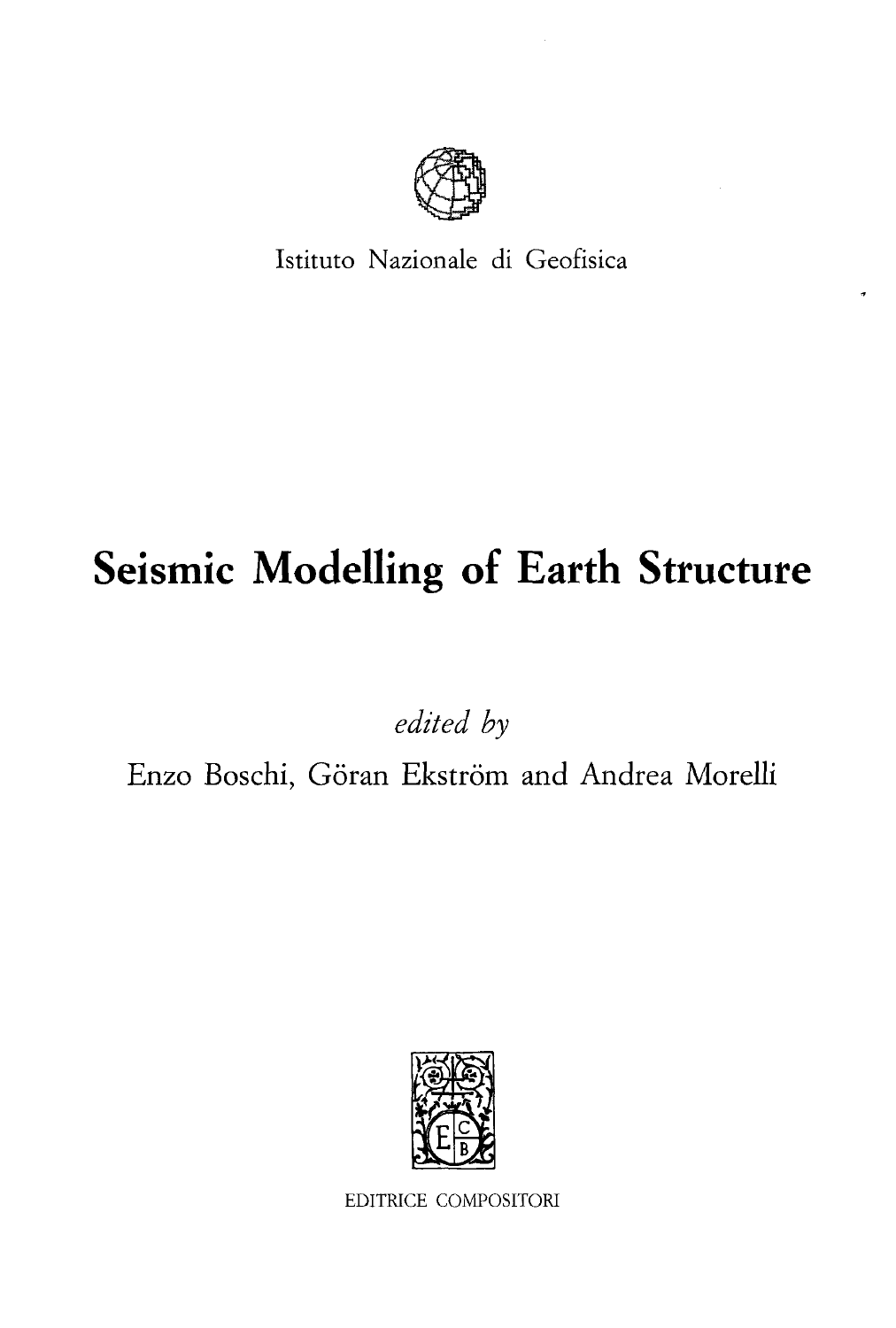## Contents

|--|--|--|--|--|--|--|--|--|--|--|

1 A general view on the seismic inverse problem - *Guust Nolet*

| 1.1      |                |
|----------|----------------|
|          | $\blacksquare$ |
|          |                |
|          | $\overline{4}$ |
|          |                |
|          | - 12           |
| 1.3      | 13             |
|          | 13             |
|          | -14            |
| 1.4      |                |
| 1.5      |                |
| 1.6      |                |
|          | 19             |
|          | - 20           |
| $17^{-}$ |                |

Long period seismology and the Earth's free oscillations - *]ohn H. Woodhouse*

| 2.2 Equations of linear elasticity with gravitation and initial stress  32 |  |
|----------------------------------------------------------------------------|--|
|                                                                            |  |
|                                                                            |  |
|                                                                            |  |
|                                                                            |  |

3 Surface waves on a global scale - Influence of anisotropy and anelasticity - *jean-Paul Montagner*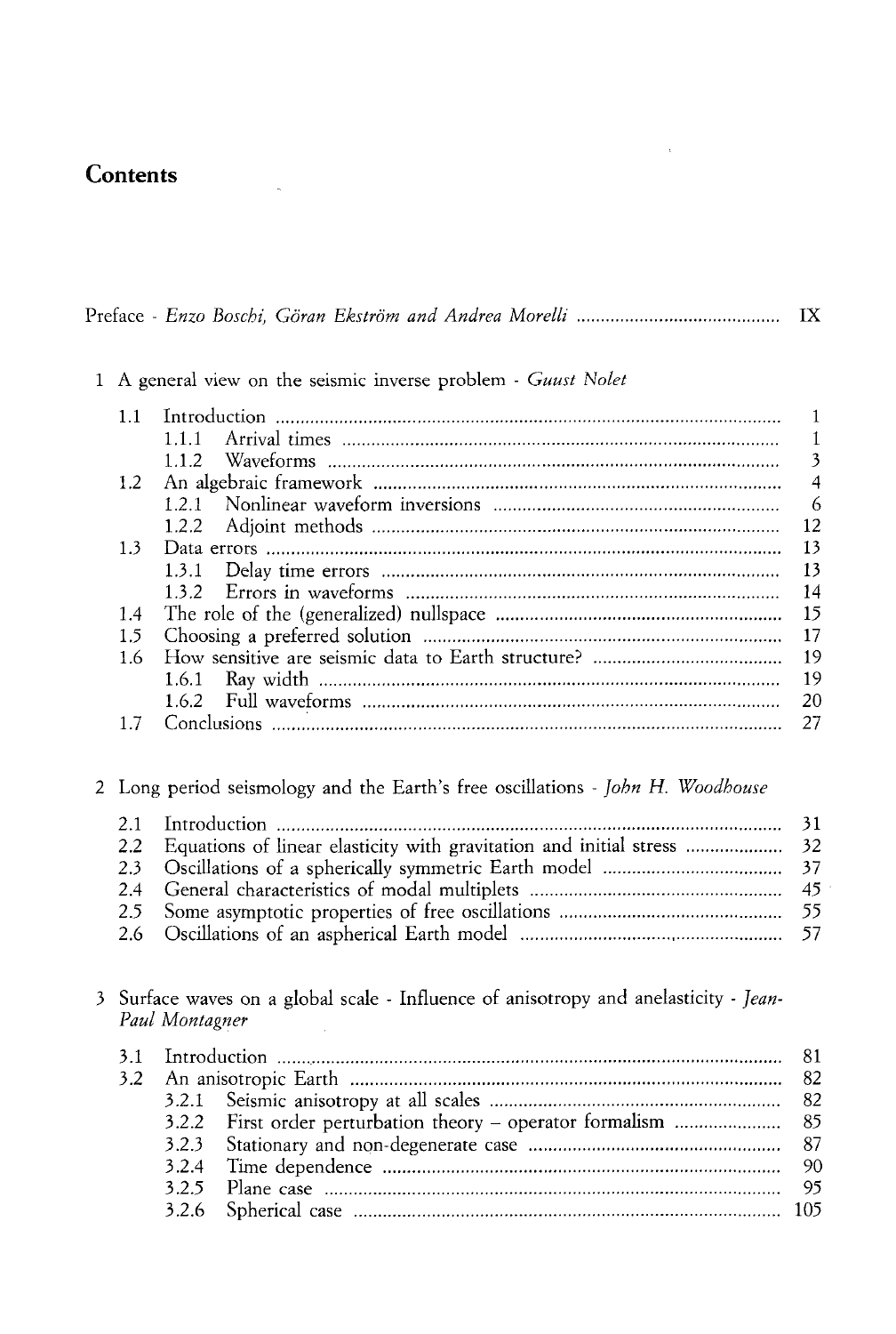|   | 3.3 | 3.3.1                                                                                                          |  |
|---|-----|----------------------------------------------------------------------------------------------------------------|--|
|   |     | 3.3.2                                                                                                          |  |
|   |     | 3.3.3                                                                                                          |  |
|   |     | 3.3.4                                                                                                          |  |
|   | 3.4 |                                                                                                                |  |
|   |     | 3.4.1                                                                                                          |  |
|   |     | 3.4.2                                                                                                          |  |
|   |     | 3.4.3                                                                                                          |  |
|   | 3.5 |                                                                                                                |  |
|   |     |                                                                                                                |  |
|   |     | 4 Surface wave inversions on a regional scale - Roel Snieder                                                   |  |
|   | 4.1 |                                                                                                                |  |
|   | 4.2 |                                                                                                                |  |
|   | 4.3 |                                                                                                                |  |
|   | 4.4 |                                                                                                                |  |
|   |     | 4.4.1                                                                                                          |  |
|   |     | Surface wave inversions based on dispersion measurements  157<br>4.4.2                                         |  |
|   |     | Mapping the local phase velocity to a perturbation with depth  160<br>4.4.3                                    |  |
|   |     | 4.4.4                                                                                                          |  |
|   |     | 4.4.5                                                                                                          |  |
|   | 4.5 |                                                                                                                |  |
|   |     | 4.5.1                                                                                                          |  |
|   |     | 4.5.2                                                                                                          |  |
|   | 4.6 |                                                                                                                |  |
| 5 |     | Construction of synthetics for 2D structures; core phases - Don V. Helmberger,<br>Lian-She Zhao and Ed Garnero |  |
|   | 5.1 |                                                                                                                |  |
|   | 5.2 |                                                                                                                |  |
|   | 5.3 |                                                                                                                |  |
|   | 5.4 |                                                                                                                |  |
|   |     | D" heterogeneity and effects on SKS, SKKS  (SmKS)  207<br>5.4.1                                                |  |
|   |     | 5.4.2                                                                                                          |  |
|   | 5.5 |                                                                                                                |  |
|   |     | 6 Seismic ray tracing - Jean Virieux                                                                           |  |
|   | 6.1 |                                                                                                                |  |
|   | 6.2 |                                                                                                                |  |
|   | 6.3 |                                                                                                                |  |
|   |     | 6.3.1                                                                                                          |  |
|   |     | 6.3.2                                                                                                          |  |
|   |     | 6.3.3                                                                                                          |  |
|   | 6.4 |                                                                                                                |  |

6.4.1 Ansatz of the ray theory 235 6.4.2 Eikonal equation 239 6.4.3 Transport equation 246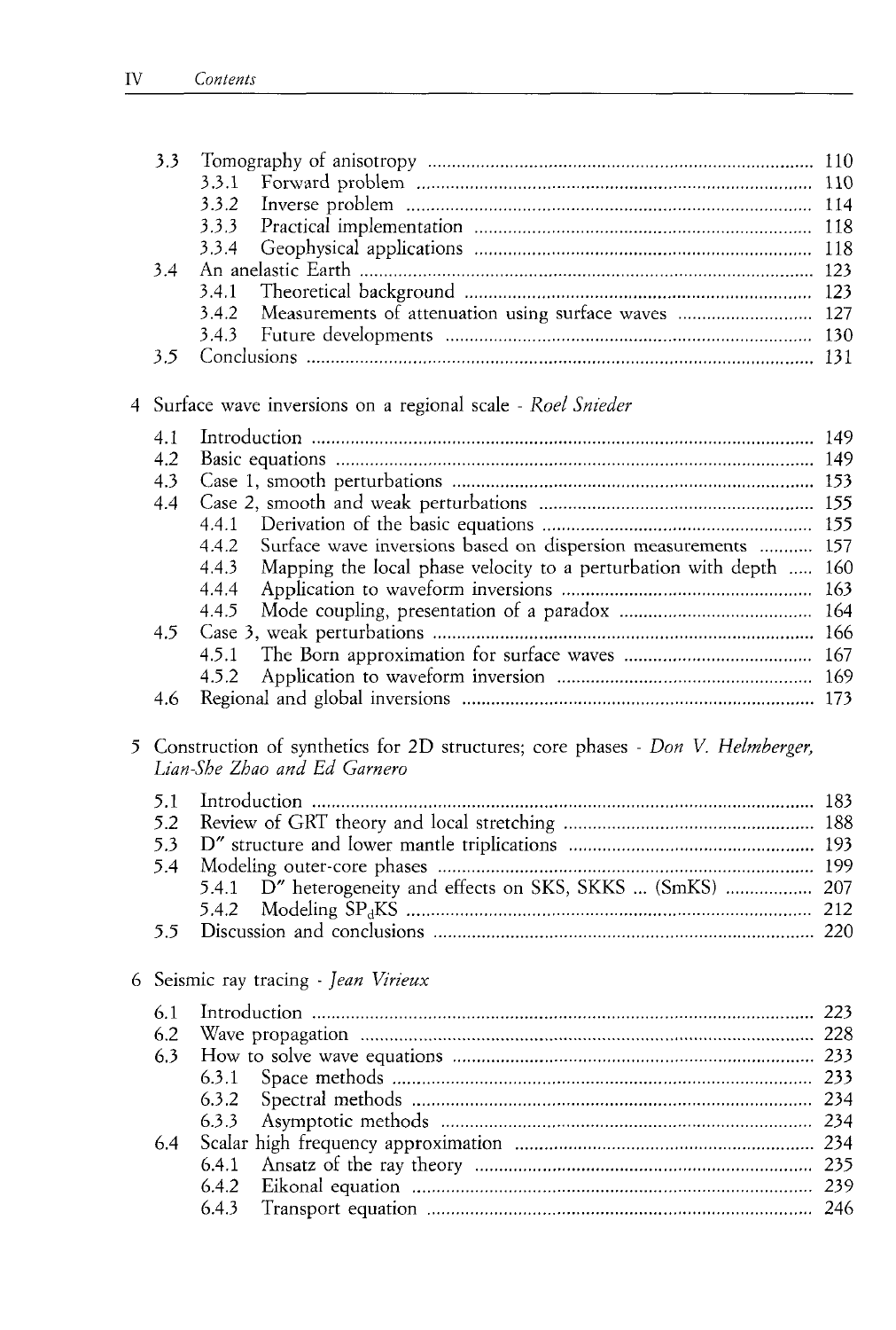| 6.5 |       |                                                          | 255 |
|-----|-------|----------------------------------------------------------|-----|
|     | 6.5.1 |                                                          | 255 |
|     | 6.5.2 |                                                          | 255 |
|     | 6.5.3 |                                                          |     |
| 6.6 |       |                                                          | 260 |
|     | 6.6.1 |                                                          | 260 |
|     | 6.6.2 |                                                          | 265 |
| 6.7 |       |                                                          | 266 |
|     | 6.7.1 |                                                          |     |
|     | 6.7.2 |                                                          | 267 |
|     | 6.7.3 |                                                          | 268 |
| 6.8 |       |                                                          | 268 |
|     |       |                                                          |     |
|     | 6.8.2 |                                                          | 269 |
| 6.9 |       |                                                          |     |
|     | 6.9.1 |                                                          |     |
|     | 6.9.2 | How to solve these ordinary differential equations  277  |     |
|     |       |                                                          |     |
|     |       |                                                          | 278 |
|     |       |                                                          | 283 |
|     |       |                                                          | 285 |
|     |       |                                                          |     |
|     |       |                                                          | 290 |
|     |       |                                                          | 292 |
|     |       | 6.12.3 Topology between interfaces and surrounding media | 294 |
|     |       |                                                          | 295 |
|     |       |                                                          | 295 |
|     |       |                                                          | 295 |
|     |       |                                                          | 299 |
|     |       |                                                          |     |
|     |       |                                                          |     |

#### 7 Portable broadband seismology: results from an experiment in New Zealand - *David Gubbins*

| 7.1 |       |                                                                      |  |
|-----|-------|----------------------------------------------------------------------|--|
|     | 7.1.1 |                                                                      |  |
|     | 7.1.2 |                                                                      |  |
|     |       |                                                                      |  |
|     | 7.1.4 |                                                                      |  |
| 7.2 |       |                                                                      |  |
|     | 7.2.1 |                                                                      |  |
|     | 7.2.2 |                                                                      |  |
|     |       |                                                                      |  |
|     |       | 7.2.3.1 Use of the polarization information to infer velocity struc- |  |
|     |       |                                                                      |  |
|     |       | 7.2.3.2 Models derived from polarization information  342            |  |
|     |       |                                                                      |  |
|     |       |                                                                      |  |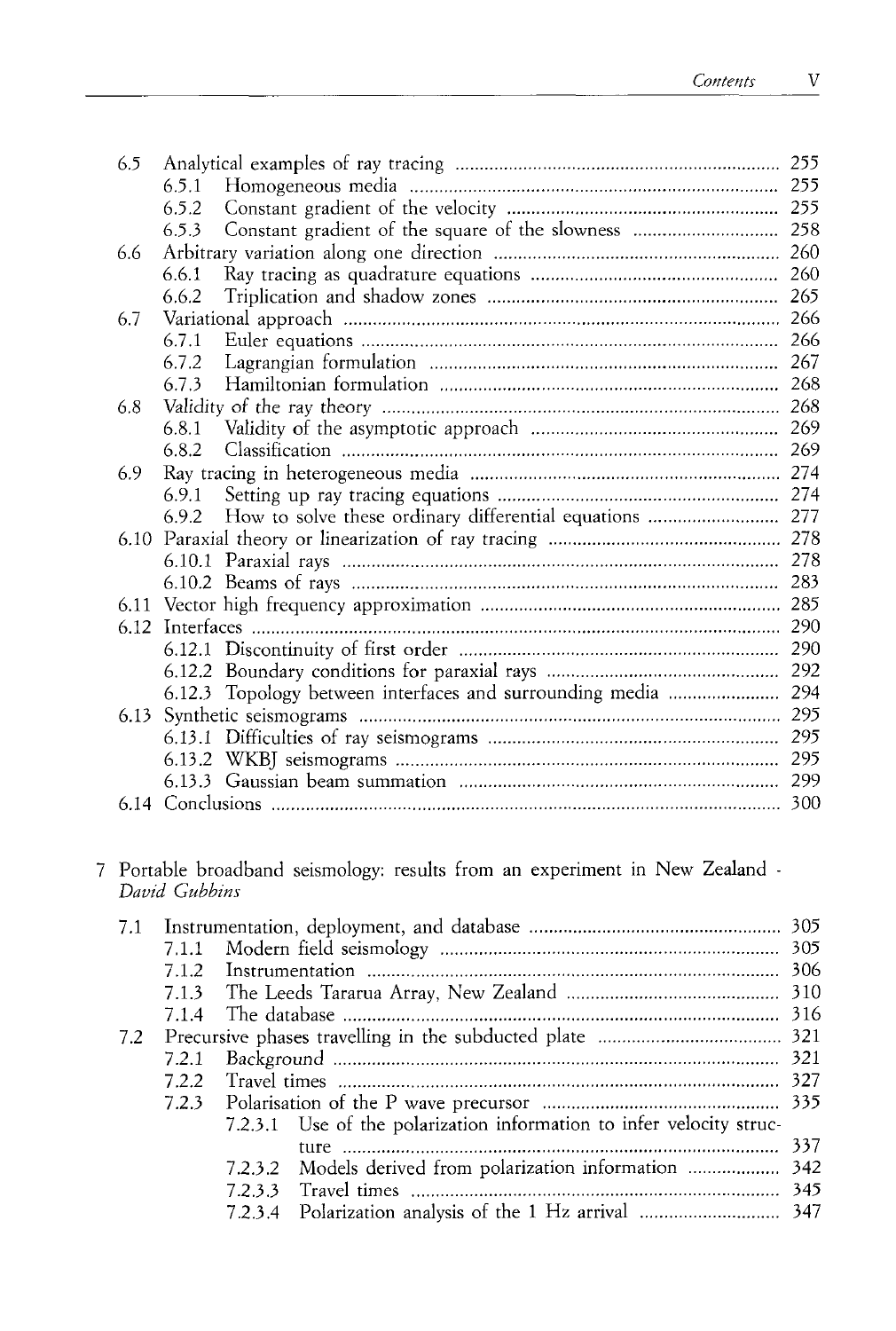|     | 7.2.4 |     |
|-----|-------|-----|
|     |       |     |
|     |       | 350 |
|     |       |     |
| 7.3 |       |     |
|     | 7.3.1 |     |
|     | 732   |     |
|     | 7.3.3 | 361 |
|     | 7.3.4 |     |
| 7.4 |       |     |
|     | 7.4.1 |     |
|     | 7.4.2 |     |
|     | 7.4.3 | 371 |
|     | 7.4.4 |     |
| 7.5 |       | 384 |
|     | 7.5.1 | 384 |
|     | 7.5.2 | 385 |
|     | 7.5.3 | 388 |
|     | 7.5.4 |     |
|     | 7.5.5 |     |
| 7.6 |       |     |
|     |       |     |

#### The structure of the lowermost mantle as determined from using seismic arrays - *Michael Weber, J. Peter Davis, Christine Thomas, Frank Kriiger, Frank Scherbaum,* Jörg Schlittenhardt and Martin Körnig

| 8.1 |      |      |  |
|-----|------|------|--|
| 8.2 |      |      |  |
| 8.3 |      |      |  |
| 8.4 |      |      |  |
|     |      |      |  |
|     |      |      |  |
|     | 8.43 |      |  |
|     |      | 8431 |  |
|     |      |      |  |
|     |      |      |  |
|     |      |      |  |
| 8.5 |      |      |  |
|     | 851  |      |  |
|     |      |      |  |
| 8.6 |      |      |  |

#### 9 Seismic tomography and mineral physics - Giorgio Ranalli